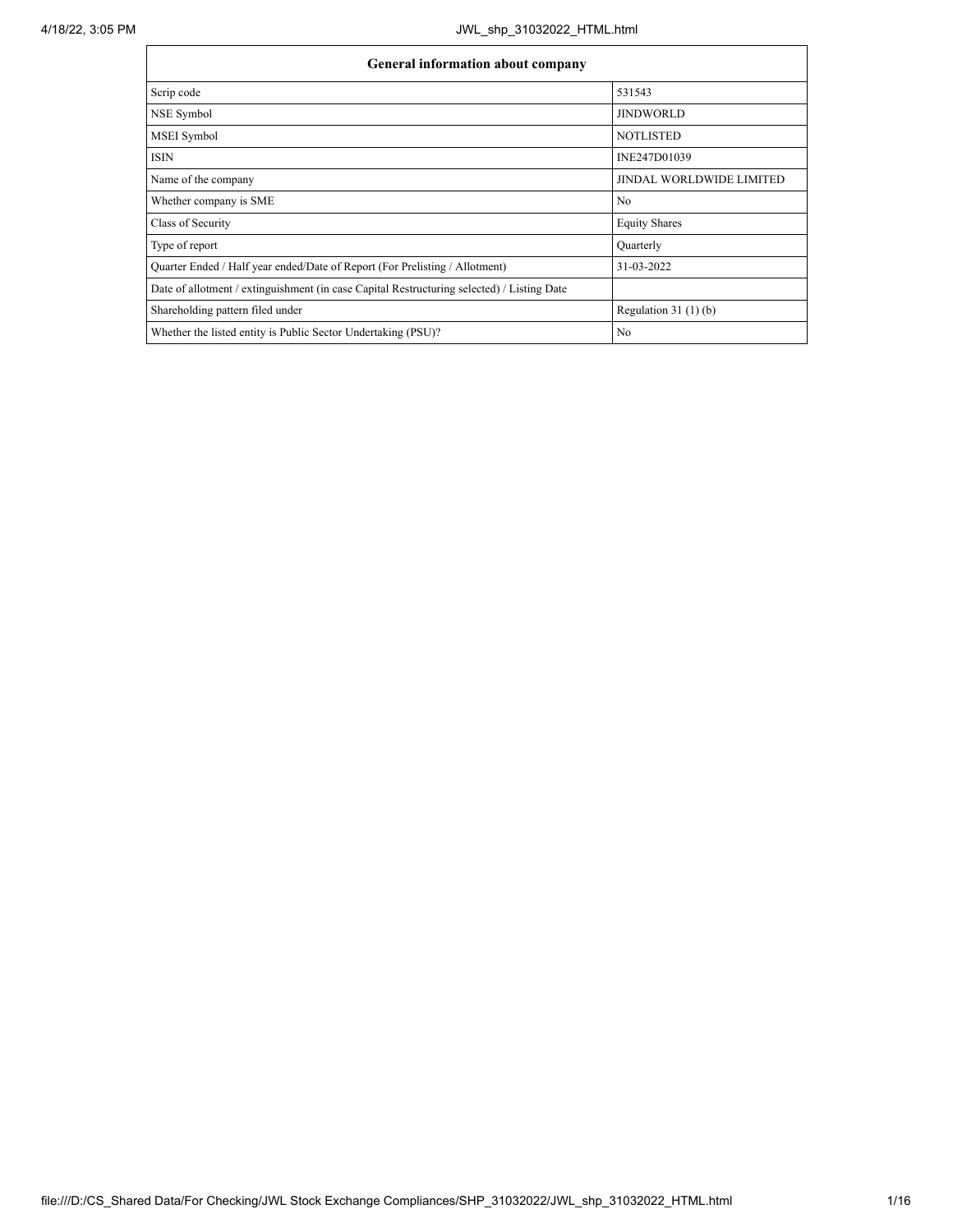|                 | <b>Declaration</b>                                                                        |                |                                |                       |                             |  |  |  |  |  |  |  |
|-----------------|-------------------------------------------------------------------------------------------|----------------|--------------------------------|-----------------------|-----------------------------|--|--|--|--|--|--|--|
| Sr.<br>No.      | Particular                                                                                | Yes/No         | Promoter and<br>Promoter Group | Public<br>shareholder | Non Promoter-<br>Non Public |  |  |  |  |  |  |  |
| 1               | Whether the Listed Entity has issued any partly paid up shares?                           | No.            | N <sub>0</sub>                 | N <sub>0</sub>        | N <sub>0</sub>              |  |  |  |  |  |  |  |
| $\overline{2}$  | Whether the Listed Entity has issued any Convertible Securities<br>$\mathcal{P}$          | N <sub>0</sub> | N <sub>0</sub>                 | N <sub>0</sub>        | N <sub>0</sub>              |  |  |  |  |  |  |  |
| 3               | Whether the Listed Entity has issued any Warrants?                                        | N <sub>0</sub> | N <sub>0</sub>                 | N <sub>0</sub>        | N <sub>0</sub>              |  |  |  |  |  |  |  |
| $\overline{4}$  | Whether the Listed Entity has any shares against which<br>depository receipts are issued? | N <sub>0</sub> | N <sub>0</sub>                 | N <sub>0</sub>        | N <sub>0</sub>              |  |  |  |  |  |  |  |
| 5               | Whether the Listed Entity has any shares in locked-in?                                    | N <sub>0</sub> | N <sub>0</sub>                 | N <sub>0</sub>        | N <sub>0</sub>              |  |  |  |  |  |  |  |
| 6               | Whether any shares held by promoters are pledge or otherwise<br>encumbered?               | <b>Yes</b>     | Yes                            |                       |                             |  |  |  |  |  |  |  |
| $7\phantom{.0}$ | Whether company has equity shares with differential voting<br>rights?                     | N <sub>0</sub> | N <sub>0</sub>                 | N <sub>0</sub>        | N <sub>0</sub>              |  |  |  |  |  |  |  |
| 8               | Whether the listed entity has any significant beneficial owner?                           | Yes            |                                |                       |                             |  |  |  |  |  |  |  |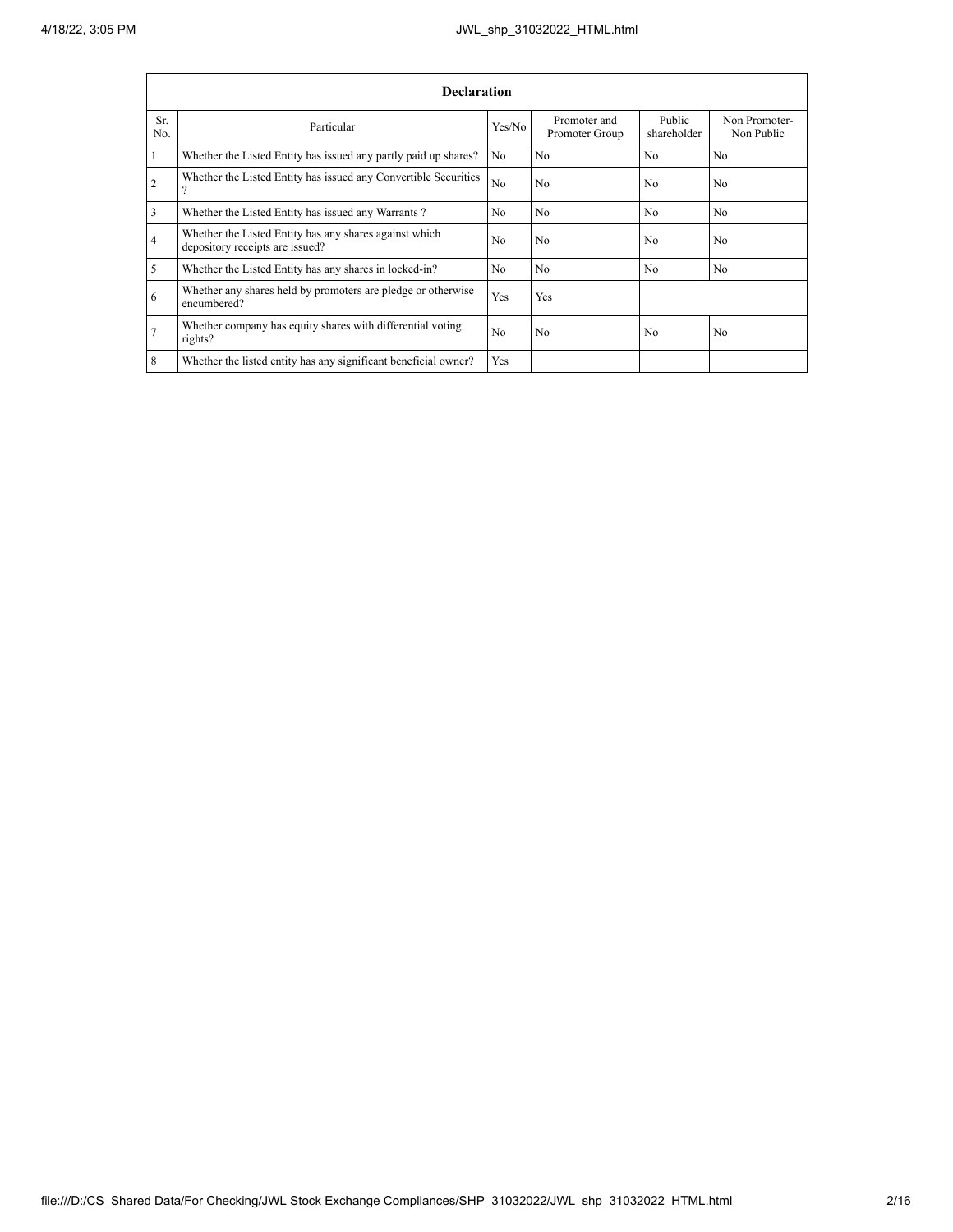Ē

|                 | Table I - Summary Statement holding of specified securities |                                  |                                        |                           |                          |                           |                                                  |                                                                  |               |           |                                   |  |  |  |
|-----------------|-------------------------------------------------------------|----------------------------------|----------------------------------------|---------------------------|--------------------------|---------------------------|--------------------------------------------------|------------------------------------------------------------------|---------------|-----------|-----------------------------------|--|--|--|
|                 | Category<br>of<br>shareholder<br>(II)                       |                                  | No. of                                 | No. Of<br>Partly<br>paid- | No. Of<br>shares         | Total nos.<br>shares held | Shareholding<br>as a % of total<br>no. of shares | Number of Voting Rights held in each class<br>of securities (IX) |               |           |                                   |  |  |  |
| Category<br>(1) |                                                             | Nos. Of<br>shareholders<br>(III) | fully paid<br>up equity<br>shares held | up<br>equity              | underlying<br>Depository | $(VII) =$<br>$(IV)+(V)+$  | (calculated as<br>per SCRR,                      | No of Voting (XIV) Rights                                        |               |           | Total as a<br>$%$ of<br>$(A+B+C)$ |  |  |  |
|                 |                                                             |                                  | (IV)                                   | shares<br>held<br>(V)     | Receipts<br>(VI)         | (VI)                      | 1957) (VIII)<br>As a $%$ of<br>$(A+B+C2)$        | Class eg:<br>X                                                   | Class<br>eg:y | Total     |                                   |  |  |  |
| (A)             | Promoter<br>&<br>Promoter<br>Group                          | $\overline{7}$                   | 122964400                              |                           |                          | 122964400                 | 61.32                                            | 122964400                                                        |               | 122964400 | 61.32                             |  |  |  |
| (B)             | Public                                                      | 15530                            | 77556000                               |                           |                          | 77556000                  | 38.68                                            | 77556000                                                         |               | 77556000  | 38.68                             |  |  |  |
| (C)             | Non<br>Promoter-<br>Non Public                              |                                  |                                        |                           |                          |                           |                                                  |                                                                  |               |           |                                   |  |  |  |
| (C1)            | <b>Shares</b><br>underlying<br><b>DRs</b>                   |                                  |                                        |                           |                          |                           |                                                  |                                                                  |               |           |                                   |  |  |  |
| (C2)            | Shares held<br>by<br>Employee<br>Trusts                     |                                  |                                        |                           |                          |                           |                                                  |                                                                  |               |           |                                   |  |  |  |
|                 | Total                                                       | 15537                            | 200520400                              |                           |                          | 200520400                 | 100                                              | 200520400                                                        |               | 200520400 | 100                               |  |  |  |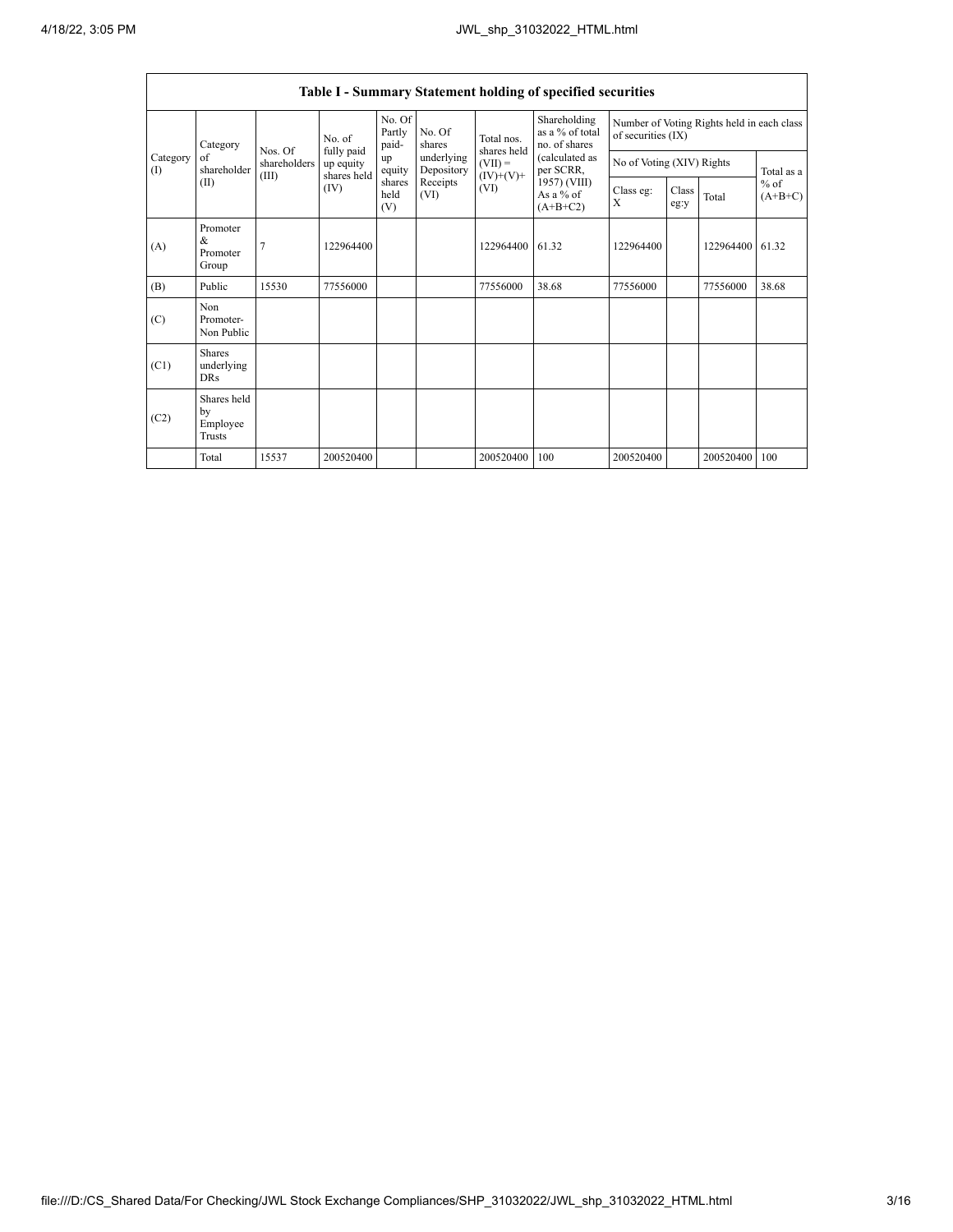|                   |                                           |                                                                                                                                                          |             |                                                                                                               | Table I - Summary Statement holding of specified securities                                                                                                                             |                                          |                                                         |                                                                     |                                                         |                                           |
|-------------------|-------------------------------------------|----------------------------------------------------------------------------------------------------------------------------------------------------------|-------------|---------------------------------------------------------------------------------------------------------------|-----------------------------------------------------------------------------------------------------------------------------------------------------------------------------------------|------------------------------------------|---------------------------------------------------------|---------------------------------------------------------------------|---------------------------------------------------------|-------------------------------------------|
| Category          | Category<br>of<br>shareholder<br>(II)     | No. Of<br>No. of<br><b>Shares</b><br><b>Shares</b><br>Underlying<br>Underlying<br>Outstanding<br>convertible<br>Warrants<br>securities<br>$(X_i)$<br>(X) |             | No. Of Shares<br>Underlying<br>Outstanding<br>convertible<br>securities and<br>No. Of<br>Warrants (Xi)<br>(a) | Shareholding, as a<br>% assuming full<br>conversion of<br>convertible<br>securities (as a<br>percentage of<br>diluted share<br>capital) $(XI)$ =<br>$(VII)+(X)$ As a %<br>of $(A+B+C2)$ | Number of<br>Locked in<br>shares $(XII)$ |                                                         | Number of<br>Shares pledged<br>or otherwise<br>encumbered<br>(XIII) |                                                         | Number of<br>equity shares                |
| $\textcircled{1}$ |                                           |                                                                                                                                                          | Outstanding |                                                                                                               |                                                                                                                                                                                         | No.<br>(a)                               | As a<br>$%$ of<br>total<br><b>Shares</b><br>held<br>(b) | No. (a)                                                             | As a<br>$%$ of<br>total<br><b>Shares</b><br>held<br>(b) | held in<br>dematerialized<br>form $(XIV)$ |
| (A)               | Promoter<br>&<br>Promoter<br>Group        |                                                                                                                                                          |             |                                                                                                               | 61.32                                                                                                                                                                                   |                                          |                                                         | 7632400 6.21                                                        |                                                         | 122964400                                 |
| (B)               | Public                                    |                                                                                                                                                          |             |                                                                                                               | 38.68                                                                                                                                                                                   |                                          |                                                         |                                                                     |                                                         | 74824750                                  |
| (C)               | Non<br>Promoter-<br>Non Public            |                                                                                                                                                          |             |                                                                                                               |                                                                                                                                                                                         |                                          |                                                         |                                                                     |                                                         |                                           |
| (C1)              | <b>Shares</b><br>underlying<br><b>DRs</b> |                                                                                                                                                          |             |                                                                                                               |                                                                                                                                                                                         |                                          |                                                         |                                                                     |                                                         |                                           |
| (C2)              | Shares held<br>by<br>Employee<br>Trusts   |                                                                                                                                                          |             |                                                                                                               |                                                                                                                                                                                         |                                          |                                                         |                                                                     |                                                         |                                           |
|                   | Total                                     |                                                                                                                                                          |             |                                                                                                               | 100                                                                                                                                                                                     |                                          |                                                         | 7632400                                                             | 3.81                                                    | 197789150                                 |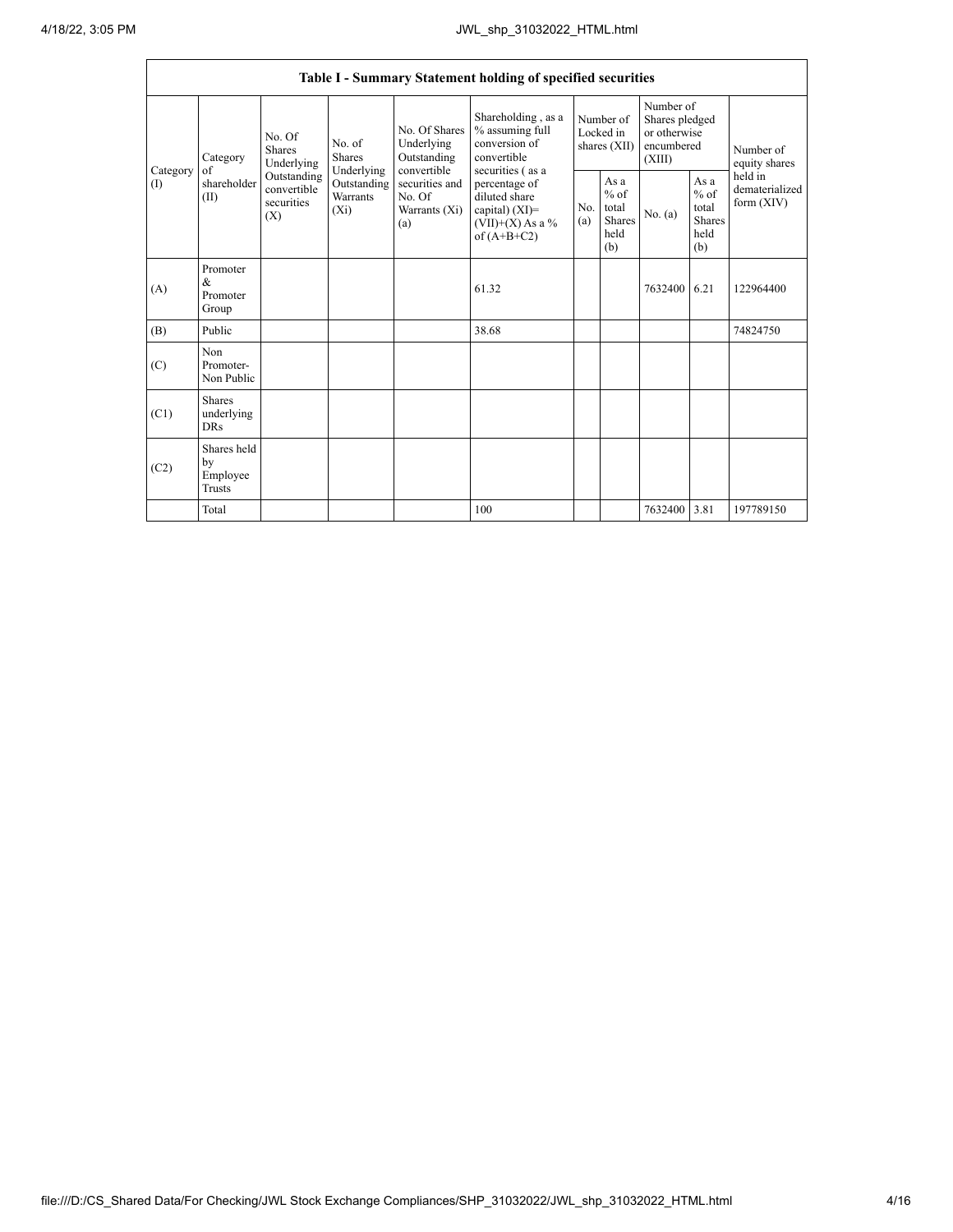'n

|                                                                                                | Table II - Statement showing shareholding pattern of the Promoter and Promoter Group                                |                                                                              |                                                          |                                 |                                    |                                        |                                                  |                           |               |                                      |                                 |  |  |
|------------------------------------------------------------------------------------------------|---------------------------------------------------------------------------------------------------------------------|------------------------------------------------------------------------------|----------------------------------------------------------|---------------------------------|------------------------------------|----------------------------------------|--------------------------------------------------|---------------------------|---------------|--------------------------------------|---------------------------------|--|--|
|                                                                                                |                                                                                                                     |                                                                              |                                                          | No.<br>Of                       | No. Of                             |                                        | Shareholding<br>as a % of<br>total no. of        | class of securities (IX)  |               | Number of Voting Rights held in each |                                 |  |  |
| Sr.                                                                                            | Category $\&$<br>Name of the                                                                                        | Nos. Of<br>shareholders                                                      | No. of<br>fully paid<br>up equity<br>shares held<br>(IV) | Partly<br>paid-<br>up           | shares<br>underlying<br>Depository | Total nos.<br>shares held<br>$(VII) =$ | shares<br>(calculated<br>as per                  | No of Voting (XIV) Rights |               |                                      | Total<br>as a %                 |  |  |
|                                                                                                | Shareholders (I)                                                                                                    | (III)                                                                        |                                                          | equity<br>shares<br>held<br>(V) | Receipts<br>(VI)                   | $(IV)+(V)+$<br>(VI)                    | SCRR,<br>1957) (VIII)<br>As a % of<br>$(A+B+C2)$ | Class eg:<br>Х            | Class<br>eg:y | Total                                | of<br>Total<br>Voting<br>rights |  |  |
| A                                                                                              | Table II - Statement showing shareholding pattern of the Promoter and Promoter Group                                |                                                                              |                                                          |                                 |                                    |                                        |                                                  |                           |               |                                      |                                 |  |  |
| (1)                                                                                            | Indian                                                                                                              |                                                                              |                                                          |                                 |                                    |                                        |                                                  |                           |               |                                      |                                 |  |  |
| (a)                                                                                            | Individuals/Hindu<br>undivided Family                                                                               | $\overline{7}$                                                               | 122964400                                                |                                 |                                    | 122964400 61.32                        |                                                  | 122964400                 |               | 122964400 61.32                      |                                 |  |  |
| Sub-Total<br>(A)(1)                                                                            |                                                                                                                     | 7                                                                            | 122964400                                                |                                 |                                    | 122964400 61.32                        |                                                  | 122964400                 |               | 122964400 61.32                      |                                 |  |  |
| (2)                                                                                            | Foreign                                                                                                             |                                                                              |                                                          |                                 |                                    |                                        |                                                  |                           |               |                                      |                                 |  |  |
| Total<br>Shareholding<br>of Promoter<br>and<br>Promoter<br>Group $(A)=$<br>$(A)(1)+(A)$<br>(2) |                                                                                                                     | 7                                                                            | 122964400                                                |                                 |                                    | 122964400 61.32                        |                                                  | 122964400                 |               | 122964400                            | 61.32                           |  |  |
| B                                                                                              |                                                                                                                     | Table III - Statement showing shareholding pattern of the Public shareholder |                                                          |                                 |                                    |                                        |                                                  |                           |               |                                      |                                 |  |  |
| (1)                                                                                            | Institutions                                                                                                        |                                                                              |                                                          |                                 |                                    |                                        |                                                  |                           |               |                                      |                                 |  |  |
| (e)                                                                                            | Foreign Portfolio<br>Investors                                                                                      | 11                                                                           | 269520                                                   |                                 |                                    | 269520                                 | 0.13                                             | 269520                    |               | 269520                               | 0.13                            |  |  |
| Sub-Total<br>(B)(1)                                                                            |                                                                                                                     | 11                                                                           | 269520                                                   |                                 |                                    | 269520                                 | 0.13                                             | 269520                    |               | 269520                               | 0.13                            |  |  |
| (3)                                                                                            | Non-institutions                                                                                                    |                                                                              |                                                          |                                 |                                    |                                        |                                                  |                           |               |                                      |                                 |  |  |
| (a(i))                                                                                         | Individuals -<br>i.Individual<br>shareholders<br>holding nominal<br>share capital up<br>to Rs. 2 lakhs.             | 15085                                                                        | 3364139                                                  |                                 |                                    | 3364139                                | 1.68                                             | 3364139                   |               | 3364139                              | 1.68                            |  |  |
| (a(ii))                                                                                        | Individuals - ii.<br>Individual<br>shareholders<br>holding nominal<br>share capital in<br>excess of Rs. 2<br>lakhs. | 11                                                                           | 49466878                                                 |                                 |                                    | 49466878                               | 24.67                                            | 49466878                  |               | 49466878                             | 24.67                           |  |  |
| (e)                                                                                            | Any Other<br>(specify)                                                                                              | 423                                                                          | 24455463                                                 |                                 |                                    | 24455463                               | 12.2                                             | 24455463                  |               | 24455463                             | 12.2                            |  |  |
| Sub-Total<br>(B)(3)                                                                            |                                                                                                                     | 15519                                                                        | 77286480                                                 |                                 |                                    | 77286480                               | 38.54                                            | 77286480                  |               | 77286480                             | 38.54                           |  |  |
| <b>Total Public</b><br>Shareholding<br>$(B)=(B)(1)+$<br>$(B)(2)+(B)$<br>(3)                    |                                                                                                                     | 15530                                                                        | 77556000                                                 |                                 |                                    | 77556000                               | 38.68                                            | 77556000                  |               | 77556000                             | 38.68                           |  |  |
| $\mathbf C$                                                                                    | Table IV - Statement showing shareholding pattern of the Non Promoter- Non Public shareholder                       |                                                                              |                                                          |                                 |                                    |                                        |                                                  |                           |               |                                      |                                 |  |  |
| Total (<br>$A+B+C2$ )                                                                          |                                                                                                                     | 15537                                                                        | 200520400                                                |                                 |                                    | 200520400 100                          |                                                  | 200520400                 |               | 200520400                            | 100                             |  |  |
| Total<br>$(A+B+C)$                                                                             |                                                                                                                     | 15537                                                                        | 200520400                                                |                                 |                                    | 200520400 100                          |                                                  | 200520400                 |               | 200520400                            | 100                             |  |  |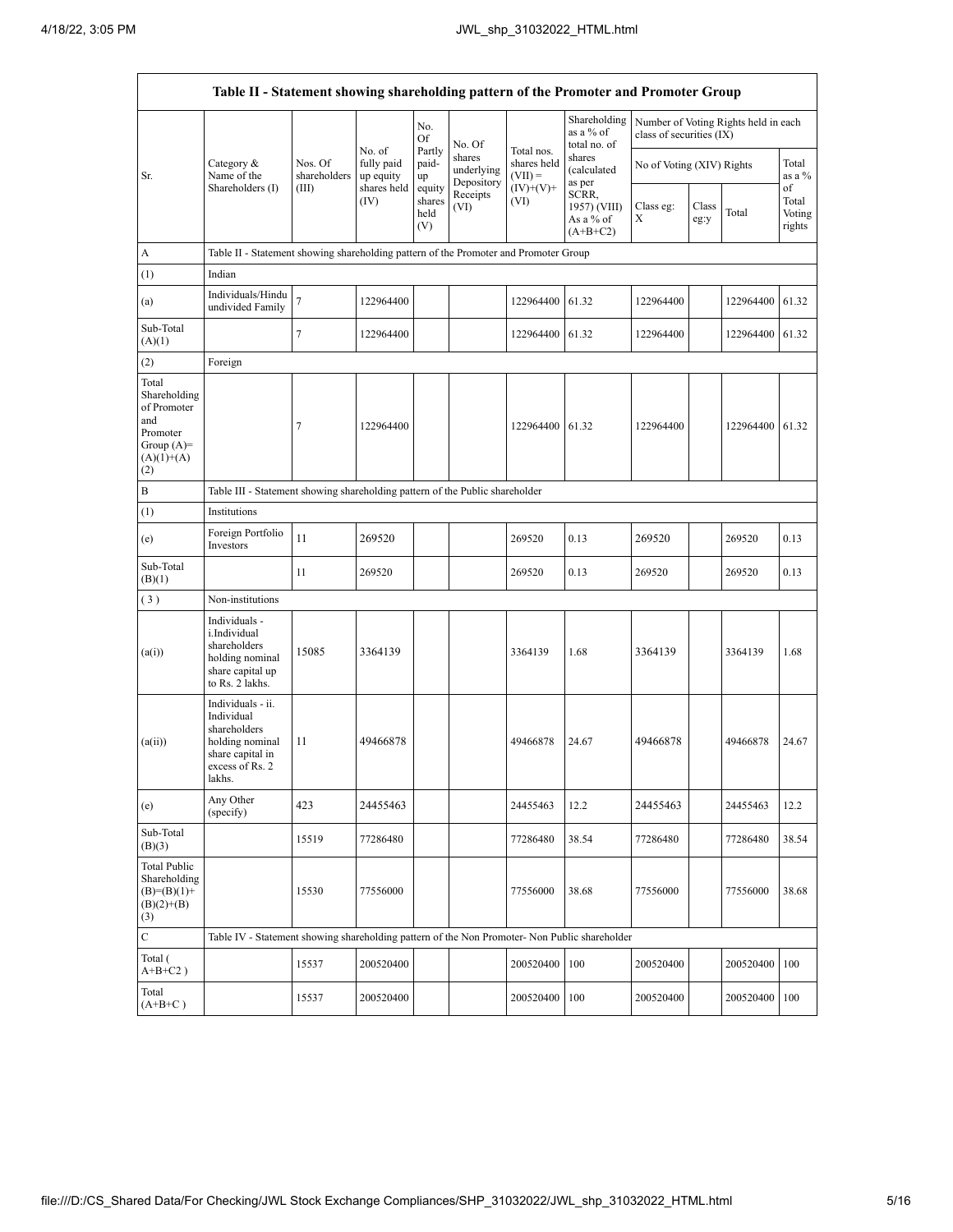$\mathbf{r}$ 

| Table II - Statement showing shareholding pattern of the Promoter and Promoter Group    |                                                 |                                                                              |                                                             |                                                                                               |                                          |                                                  |                                                                     |                                                         |                                       |  |  |  |
|-----------------------------------------------------------------------------------------|-------------------------------------------------|------------------------------------------------------------------------------|-------------------------------------------------------------|-----------------------------------------------------------------------------------------------|------------------------------------------|--------------------------------------------------|---------------------------------------------------------------------|---------------------------------------------------------|---------------------------------------|--|--|--|
|                                                                                         | No. Of<br><b>Shares</b><br>Underlying           | No. of<br>Shares<br>Underlying                                               | No. Of Shares<br>Underlying<br>Outstanding                  | Shareholding, as a %<br>assuming full conversion<br>of convertible securities (               | Number of<br>Locked in<br>shares $(XII)$ |                                                  | Number of<br>Shares pledged<br>or otherwise<br>encumbered<br>(XIII) |                                                         | Number of<br>equity shares<br>held in |  |  |  |
| Sr.                                                                                     | Outstanding<br>convertible<br>securities<br>(X) | Outstanding<br>Warrants<br>$(X_i)$                                           | convertible<br>securities and<br>No. Of Warrants<br>(Xi)(a) | as a percentage of diluted<br>share capital) (XI)=<br>$(VII)+(X)$ As a % of<br>$(A+B+C2)$     | No.<br>(a)                               | As a<br>$%$ of<br>total<br>Shares<br>held<br>(b) | No. (a)                                                             | As a<br>$%$ of<br>total<br><b>Shares</b><br>held<br>(b) | dematerialized<br>form $(XIV)$        |  |  |  |
| A                                                                                       |                                                 |                                                                              |                                                             | Table II - Statement showing shareholding pattern of the Promoter and Promoter Group          |                                          |                                                  |                                                                     |                                                         |                                       |  |  |  |
| (1)                                                                                     | Indian                                          |                                                                              |                                                             |                                                                                               |                                          |                                                  |                                                                     |                                                         |                                       |  |  |  |
| (a)                                                                                     |                                                 |                                                                              |                                                             | 61.32                                                                                         |                                          |                                                  | 7632400                                                             | 6.21                                                    | 122964400                             |  |  |  |
| Sub-Total (A)<br>(1)                                                                    |                                                 |                                                                              |                                                             | 61.32                                                                                         |                                          |                                                  | 7632400                                                             | 6.21                                                    | 122964400                             |  |  |  |
| (2)                                                                                     | Foreign                                         |                                                                              |                                                             |                                                                                               |                                          |                                                  |                                                                     |                                                         |                                       |  |  |  |
| Total<br>Shareholding<br>of Promoter<br>and Promoter<br>Group $(A)=$<br>$(A)(1)+(A)(2)$ |                                                 |                                                                              |                                                             | 61.32                                                                                         |                                          |                                                  | 7632400                                                             | 6.21                                                    | 122964400                             |  |  |  |
| B                                                                                       |                                                 | Table III - Statement showing shareholding pattern of the Public shareholder |                                                             |                                                                                               |                                          |                                                  |                                                                     |                                                         |                                       |  |  |  |
| (1)                                                                                     | Institutions                                    |                                                                              |                                                             |                                                                                               |                                          |                                                  |                                                                     |                                                         |                                       |  |  |  |
| (e)                                                                                     |                                                 |                                                                              |                                                             | 0.13                                                                                          |                                          |                                                  |                                                                     |                                                         | 269520                                |  |  |  |
| Sub-Total (B)<br>(1)                                                                    |                                                 |                                                                              |                                                             | 0.13                                                                                          |                                          |                                                  |                                                                     |                                                         | 269520                                |  |  |  |
| (3)                                                                                     | Non-institutions                                |                                                                              |                                                             |                                                                                               |                                          |                                                  |                                                                     |                                                         |                                       |  |  |  |
| (a(i))                                                                                  |                                                 |                                                                              |                                                             | 1.68                                                                                          |                                          |                                                  |                                                                     |                                                         | 3264889                               |  |  |  |
| (a(ii))                                                                                 |                                                 |                                                                              |                                                             | 24.67                                                                                         |                                          |                                                  |                                                                     |                                                         | 46834878                              |  |  |  |
| (e)                                                                                     |                                                 |                                                                              |                                                             | 12.2                                                                                          |                                          |                                                  |                                                                     |                                                         | 24455463                              |  |  |  |
| Sub-Total (B)<br>(3)                                                                    |                                                 |                                                                              |                                                             | 38.54                                                                                         |                                          |                                                  |                                                                     |                                                         | 74555230                              |  |  |  |
| <b>Total Public</b><br>Shareholding<br>$(B)=(B)(1)+$<br>$(B)(2)+(B)(3)$                 |                                                 |                                                                              |                                                             | 38.68                                                                                         |                                          |                                                  |                                                                     |                                                         | 74824750                              |  |  |  |
| $\mathcal{C}$                                                                           |                                                 |                                                                              |                                                             | Table IV - Statement showing shareholding pattern of the Non Promoter- Non Public shareholder |                                          |                                                  |                                                                     |                                                         |                                       |  |  |  |
| Total (<br>$A+B+C2$ )                                                                   |                                                 |                                                                              |                                                             | 100                                                                                           |                                          |                                                  |                                                                     |                                                         | 197789150                             |  |  |  |
| Total<br>$(A+B+C)$                                                                      |                                                 |                                                                              |                                                             | 100                                                                                           |                                          |                                                  | 7632400 3.81                                                        |                                                         | 197789150                             |  |  |  |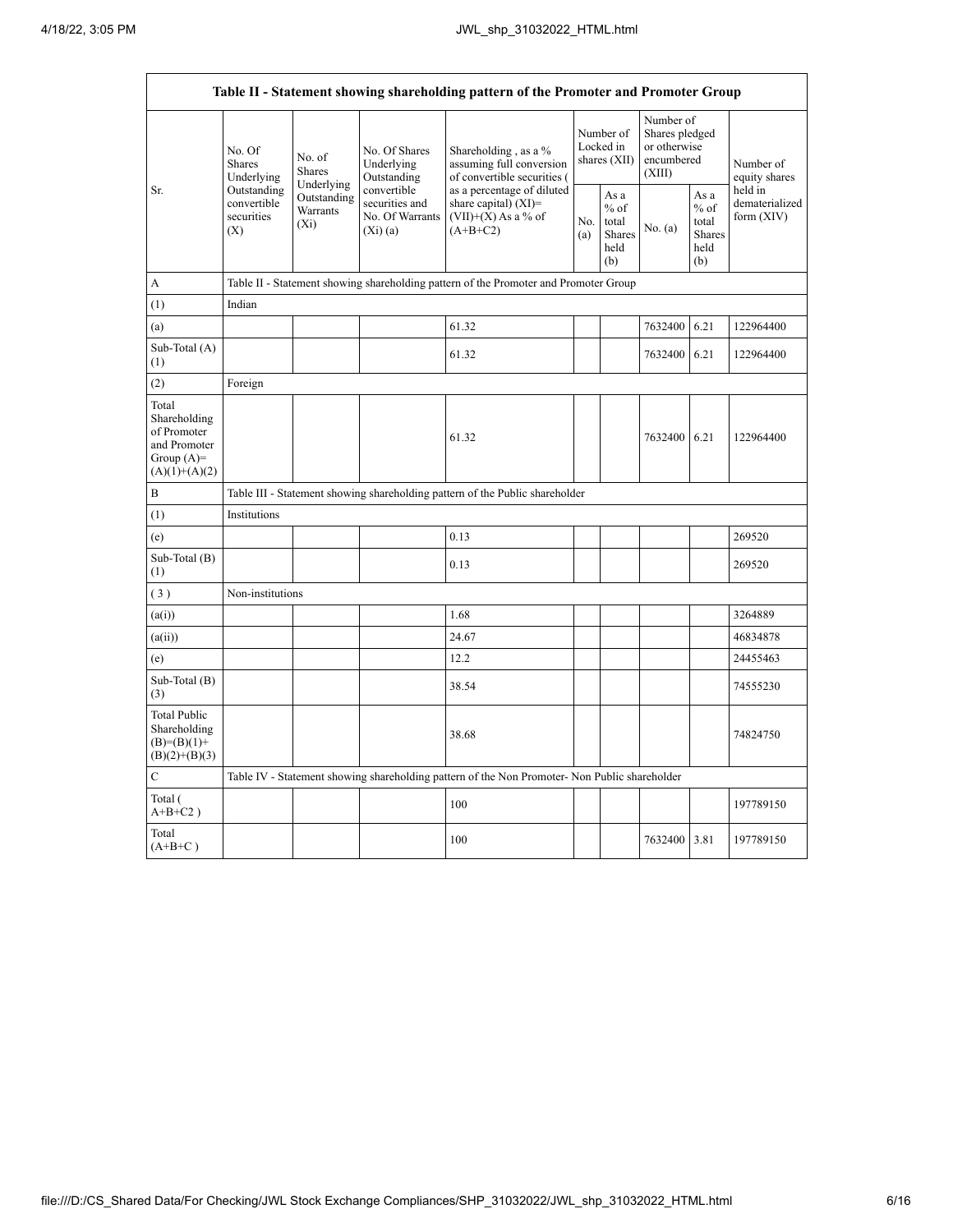| Individuals/Hindu undivided Family                                                                                                                                                               |                                                               |                                                |                                        |                                                |                                                       |                                      |                                                    |  |  |  |  |
|--------------------------------------------------------------------------------------------------------------------------------------------------------------------------------------------------|---------------------------------------------------------------|------------------------------------------------|----------------------------------------|------------------------------------------------|-------------------------------------------------------|--------------------------------------|----------------------------------------------------|--|--|--|--|
| Searial No.                                                                                                                                                                                      | $\mathbf{1}$                                                  | $\mathbf{2}$                                   | 3                                      | $\overline{4}$                                 | 5                                                     | 6                                    | $\tau$                                             |  |  |  |  |
| Name of the<br>Shareholders<br>(1)                                                                                                                                                               | <b>AMIT</b><br>YAMUNADUTT<br><b>AGARWAL</b>                   | <b>MADHULIKA</b><br><b>JITENDRA</b><br>AGRAWAL | YAMUNADUTT<br>AMILAL<br><b>AGRAWAL</b> | <b>KAUSHAL</b><br>YAMUNADUTT<br><b>AGRAWAL</b> | <b>JITENDRA</b><br><b>TARACHAND</b><br><b>AGRAWAL</b> | <b>SARBATIDEVI</b><br><b>AGRAWAL</b> | <b>INDU</b><br><b>RADHESHYAM</b><br><b>AGRAWAL</b> |  |  |  |  |
| PAN(II)                                                                                                                                                                                          | AEFPA6451G                                                    | ADQPA0995F                                     | AAWPA5623R                             | AECPA4808G                                     | <b>AAWPA5622O</b>                                     | ADOPA5413C                           | AAWPA5620N                                         |  |  |  |  |
| No. of fully<br>paid up equity<br>shares held<br>(IV)                                                                                                                                            | 38892000                                                      | 30028000                                       | 26188000                               | 20000000                                       | 7480000                                               | 192400                               | 184000                                             |  |  |  |  |
| No. Of Partly<br>paid-up equity<br>shares held<br>(V)                                                                                                                                            |                                                               |                                                |                                        |                                                |                                                       |                                      |                                                    |  |  |  |  |
| No. Of shares<br>underlying<br>Depository<br>Receipts (VI)                                                                                                                                       |                                                               |                                                |                                        |                                                |                                                       |                                      |                                                    |  |  |  |  |
| Total nos.<br>shares held<br>$(VII) = (IV) +$<br>$(V)$ + $(VI)$                                                                                                                                  | 38892000                                                      | 30028000                                       | 26188000                               | 20000000                                       | 7480000                                               | 192400                               | 184000                                             |  |  |  |  |
| Shareholding<br>as a % of total<br>no. of shares<br>(calculated as<br>per SCRR,<br>1957) (VIII)<br>As a % of<br>$(A+B+C2)$                                                                       | 19.4                                                          | 14.98                                          | 13.06                                  | 9.97                                           | 3.73                                                  | 0.1                                  | 0.09                                               |  |  |  |  |
|                                                                                                                                                                                                  | Number of Voting Rights held in each class of securities (IX) |                                                |                                        |                                                |                                                       |                                      |                                                    |  |  |  |  |
| Class eg:X                                                                                                                                                                                       | 38892000                                                      | 30028000                                       | 26188000                               | 20000000                                       | 7480000                                               | 192400                               | 184000                                             |  |  |  |  |
| Class eg:y                                                                                                                                                                                       |                                                               |                                                |                                        |                                                |                                                       |                                      |                                                    |  |  |  |  |
| Total                                                                                                                                                                                            | 38892000                                                      | 30028000                                       | 26188000                               | 20000000                                       | 7480000                                               | 192400                               | 184000                                             |  |  |  |  |
| Total as a %<br>of Total<br>Voting rights                                                                                                                                                        | 19.4                                                          | 14.98                                          | 13.06                                  | 9.97                                           | 3.73                                                  | 0.1                                  | 0.09                                               |  |  |  |  |
| No. Of Shares<br>Underlying<br>Outstanding<br>convertible<br>securities $(X)$                                                                                                                    |                                                               |                                                |                                        |                                                |                                                       |                                      |                                                    |  |  |  |  |
| No. of Shares<br>Underlying<br>Outstanding<br>Warrants (Xi)                                                                                                                                      |                                                               |                                                |                                        |                                                |                                                       |                                      |                                                    |  |  |  |  |
| No. Of Shares<br>Underlying<br>Outstanding<br>convertible<br>securities and<br>No. Of<br>Warrants (Xi)<br>(a)                                                                                    |                                                               |                                                |                                        |                                                |                                                       |                                      |                                                    |  |  |  |  |
| Shareholding,<br>as a %<br>assuming full<br>conversion of<br>convertible<br>securities (as a<br>percentage of<br>diluted share<br>capital) $(XI)=$<br>$(VII)+(Xi)(a)$<br>As a % of<br>$(A+B+C2)$ | 19.4                                                          | 14.98                                          | 13.06                                  | 9.97                                           | 3.73                                                  | 0.1                                  | 0.09                                               |  |  |  |  |
|                                                                                                                                                                                                  | Number of Locked in shares (XII)                              |                                                |                                        |                                                |                                                       |                                      |                                                    |  |  |  |  |
| No. (a)                                                                                                                                                                                          |                                                               |                                                |                                        |                                                |                                                       |                                      |                                                    |  |  |  |  |
| As a % of<br>total Shares<br>held(b)                                                                                                                                                             |                                                               |                                                |                                        |                                                |                                                       |                                      |                                                    |  |  |  |  |
|                                                                                                                                                                                                  | Number of Shares pledged or otherwise encumbered (XIII)       |                                                |                                        |                                                |                                                       |                                      |                                                    |  |  |  |  |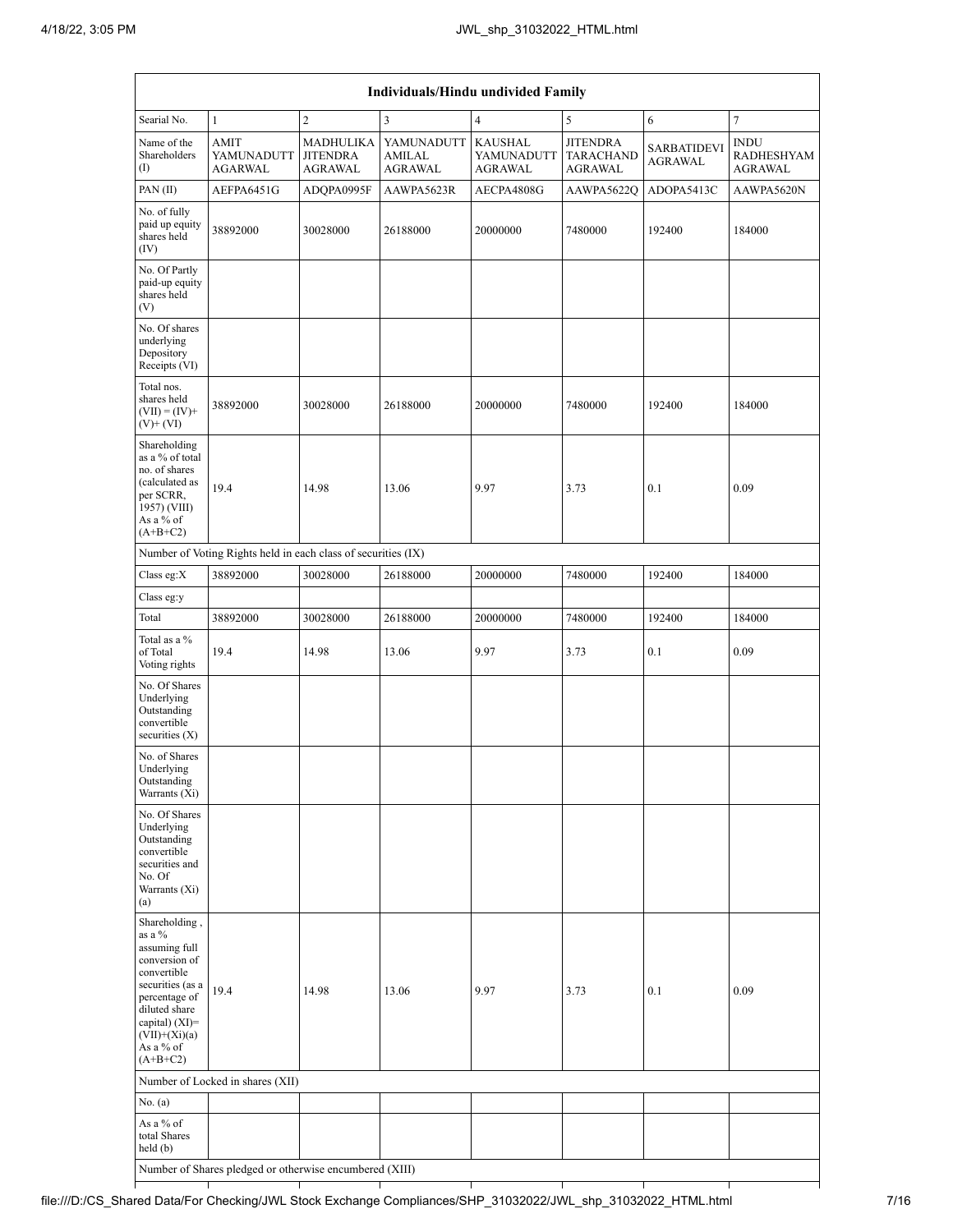4/18/22, 3:05 PM JWL\_shp\_31032022\_HTML.html

| No. (a)                                                                 | 1700000                      | $\overline{0}$ | 5932400  | $\overline{0}$ | $\overline{0}$ | $\bf{0}$     | $\overline{0}$ |
|-------------------------------------------------------------------------|------------------------------|----------------|----------|----------------|----------------|--------------|----------------|
| As a % of<br>total Shares<br>held(b)                                    | 4.37                         | $\theta$       | 22.65    | $\mathbf{0}$   | $\Omega$       | $\mathbf{0}$ | 0              |
| Number of<br>equity shares<br>held in<br>dematerialized<br>form $(XIV)$ | 38892000                     | 30028000       | 26188000 | 20000000       | 7480000        | 192400       | 184000         |
|                                                                         | Reason for not providing PAN |                |          |                |                |              |                |
| Reason for not<br>providing<br>PAN                                      |                              |                |          |                |                |              |                |
| Shareholder<br>type                                                     | Promoter                     | Promoter       | Promoter | Promoter       | Promoter       | Promoter     | Promoter       |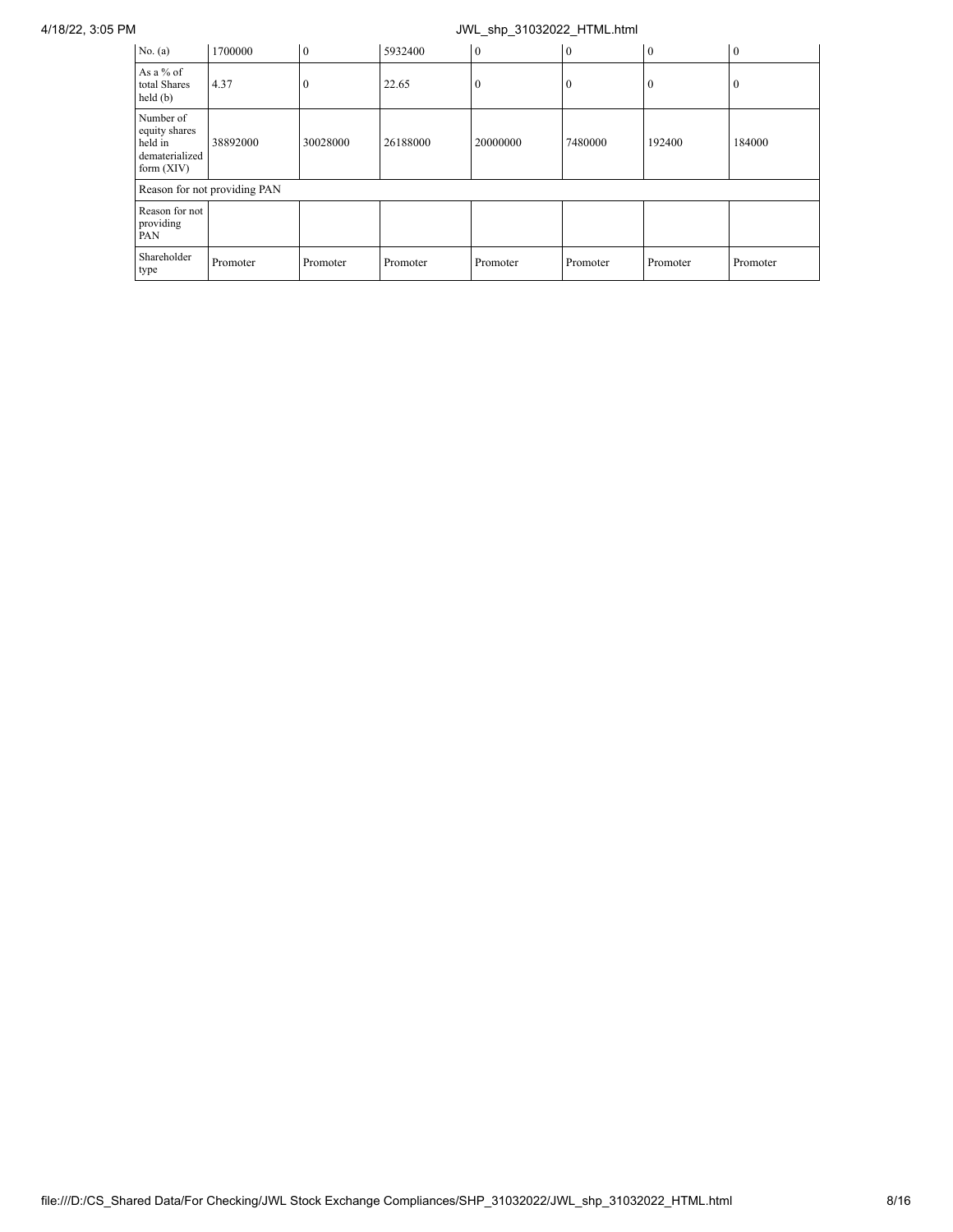|                                                                                                                                                                                          | Individuals/Hindu undivided Family                            |  |  |  |  |  |  |  |  |  |
|------------------------------------------------------------------------------------------------------------------------------------------------------------------------------------------|---------------------------------------------------------------|--|--|--|--|--|--|--|--|--|
| Searial No.                                                                                                                                                                              |                                                               |  |  |  |  |  |  |  |  |  |
| Name of the<br>Shareholders (I)                                                                                                                                                          | Click here to go back                                         |  |  |  |  |  |  |  |  |  |
| PAN (II)                                                                                                                                                                                 | Total                                                         |  |  |  |  |  |  |  |  |  |
| No. of fully paid<br>up equity shares<br>held (IV)                                                                                                                                       | 122964400                                                     |  |  |  |  |  |  |  |  |  |
| No. Of Partly paid-<br>up equity shares<br>held(V)                                                                                                                                       |                                                               |  |  |  |  |  |  |  |  |  |
| No. Of shares<br>underlying<br>Depository<br>Receipts (VI)                                                                                                                               |                                                               |  |  |  |  |  |  |  |  |  |
| Total nos. shares<br>held $(VII) = (IV) +$<br>$(V)$ + $(VI)$                                                                                                                             | 122964400                                                     |  |  |  |  |  |  |  |  |  |
| Shareholding as a<br>% of total no. of<br>shares (calculated<br>as per SCRR,<br>1957) (VIII) As a<br>% of $(A+B+C2)$                                                                     | 61.32                                                         |  |  |  |  |  |  |  |  |  |
|                                                                                                                                                                                          | Number of Voting Rights held in each class of securities (IX) |  |  |  |  |  |  |  |  |  |
| Class eg: $X$                                                                                                                                                                            | 122964400                                                     |  |  |  |  |  |  |  |  |  |
| Class eg:y                                                                                                                                                                               |                                                               |  |  |  |  |  |  |  |  |  |
| Total                                                                                                                                                                                    | 122964400                                                     |  |  |  |  |  |  |  |  |  |
| Total as a % of<br><b>Total Voting rights</b>                                                                                                                                            | 61.32                                                         |  |  |  |  |  |  |  |  |  |
| No. Of Shares<br>Underlying<br>Outstanding<br>convertible<br>securities $(X)$                                                                                                            |                                                               |  |  |  |  |  |  |  |  |  |
| No. of Shares<br>Underlying<br>Outstanding<br>Warrants (Xi)                                                                                                                              |                                                               |  |  |  |  |  |  |  |  |  |
| No. Of Shares<br>Underlying<br>Outstanding<br>convertible<br>securities and No.<br>Of Warrants (Xi)<br>(a)                                                                               |                                                               |  |  |  |  |  |  |  |  |  |
| Shareholding, as a<br>% assuming full<br>conversion of<br>convertible<br>securities (as a<br>percentage of<br>diluted share<br>capital) (XI)=<br>$(VII)+(Xi)(a)$ As a<br>% of $(A+B+C2)$ | 61.32                                                         |  |  |  |  |  |  |  |  |  |
| Number of Locked in shares (XII)                                                                                                                                                         |                                                               |  |  |  |  |  |  |  |  |  |
| No. (a)                                                                                                                                                                                  |                                                               |  |  |  |  |  |  |  |  |  |
| As a $\%$ of total<br>Shares held (b)                                                                                                                                                    |                                                               |  |  |  |  |  |  |  |  |  |
|                                                                                                                                                                                          | Number of Shares pledged or otherwise encumbered (XIII)       |  |  |  |  |  |  |  |  |  |
| No. (a)                                                                                                                                                                                  | 7632400                                                       |  |  |  |  |  |  |  |  |  |
| As a % of total<br>Shares held (b)                                                                                                                                                       | 6.21                                                          |  |  |  |  |  |  |  |  |  |
| Number of equity<br>shares held in<br>dematerialized<br>form $(XIV)$                                                                                                                     | 122964400                                                     |  |  |  |  |  |  |  |  |  |
| Reason for not providing PAN                                                                                                                                                             |                                                               |  |  |  |  |  |  |  |  |  |

 $\mathbf{I}$ 

Τ

┑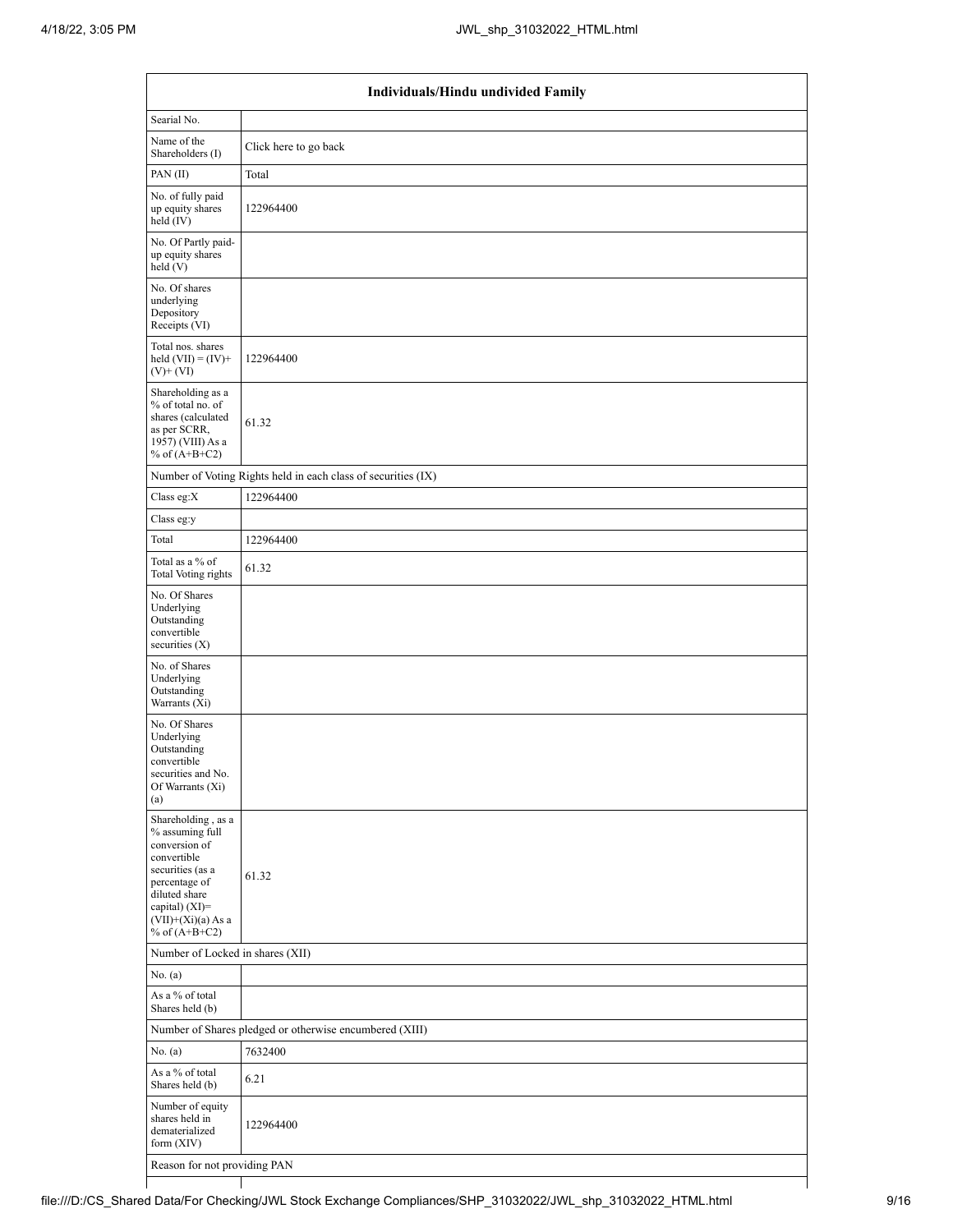| Reason for not<br>providing PAN |  |
|---------------------------------|--|
| Shareholder type                |  |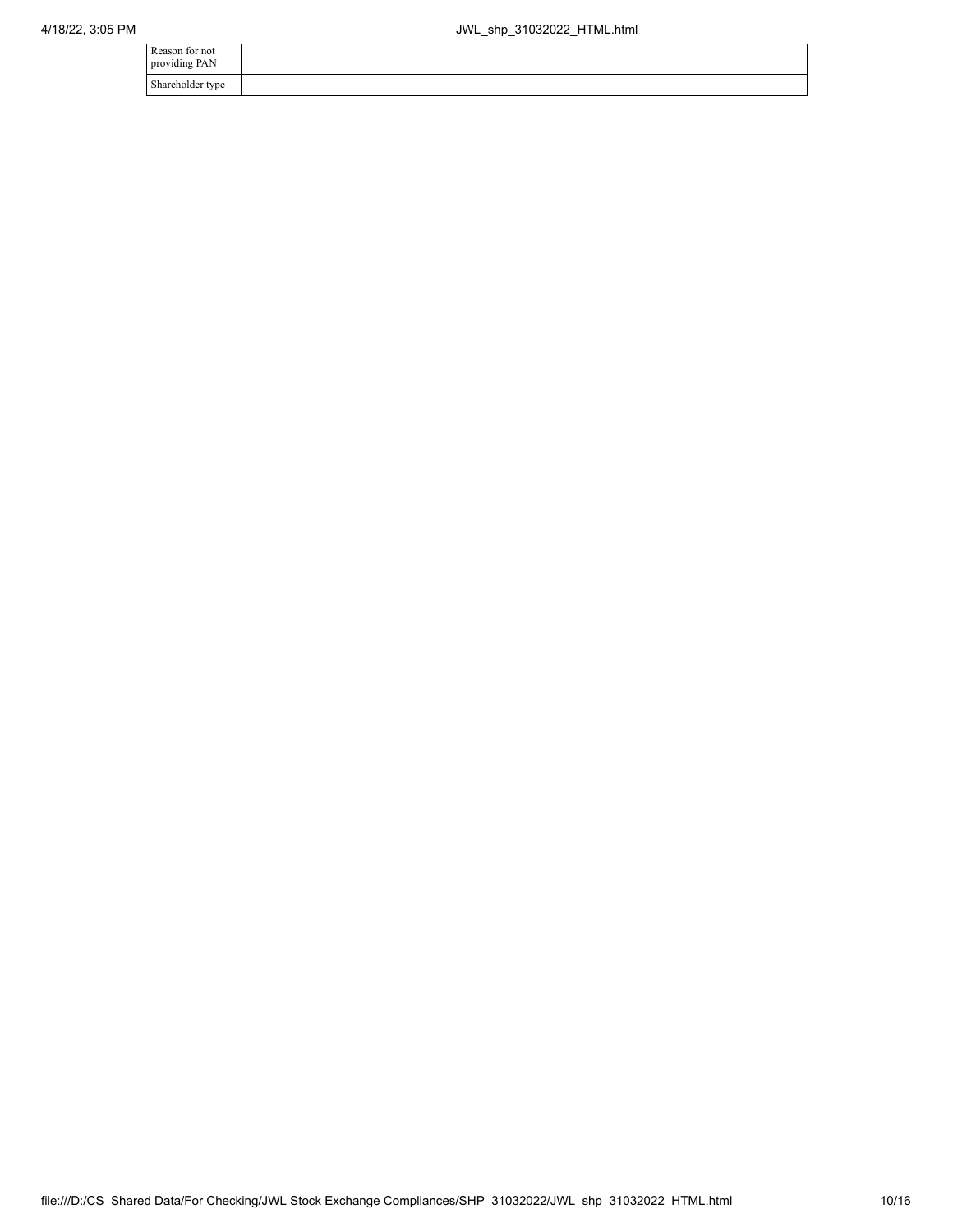|                                                                                                                                                                                        | Individuals - ii. Individual shareholders holding nominal share capital in excess of Rs. 2 lakhs. |                                                               |                                  |                                 |                          |  |  |  |  |  |  |  |
|----------------------------------------------------------------------------------------------------------------------------------------------------------------------------------------|---------------------------------------------------------------------------------------------------|---------------------------------------------------------------|----------------------------------|---------------------------------|--------------------------|--|--|--|--|--|--|--|
| Searial No.                                                                                                                                                                            | 1                                                                                                 | $\overline{2}$                                                | $\overline{3}$                   | $\overline{4}$                  |                          |  |  |  |  |  |  |  |
| Name of the<br>Shareholders (I)                                                                                                                                                        | <b>KAILASH T</b><br><b>AGRAWAL</b>                                                                | <b>SAROJ KAILASH</b><br><b>AGRAWAL</b>                        | <b>NISHANT</b><br><b>AGRAWAL</b> | DHANRAJ SHEOKARANDAS<br>AGRAWAL | Click here to go<br>back |  |  |  |  |  |  |  |
| PAN (II)                                                                                                                                                                               | AAWPA5621P                                                                                        | ADOPA5414F                                                    | ADPPA8663F                       | AHYPA5548E                      | Total                    |  |  |  |  |  |  |  |
| No. of fully paid<br>up equity shares<br>held (IV)                                                                                                                                     | 7455996                                                                                           | 28158712                                                      | 6287580                          | 2253910                         | 44156198                 |  |  |  |  |  |  |  |
| No. Of Partly paid-<br>up equity shares<br>held (V)                                                                                                                                    |                                                                                                   |                                                               |                                  |                                 |                          |  |  |  |  |  |  |  |
| No. Of shares<br>underlying<br>Depository<br>Receipts (VI)                                                                                                                             |                                                                                                   |                                                               |                                  |                                 |                          |  |  |  |  |  |  |  |
| Total nos. shares<br>held $(VII) = (IV) +$<br>$(V)$ + $(VI)$                                                                                                                           | 7455996                                                                                           | 28158712                                                      | 6287580                          | 2253910                         | 44156198                 |  |  |  |  |  |  |  |
| Shareholding as a<br>% of total no. of<br>shares (calculated<br>as per SCRR,<br>1957) (VIII) As a<br>% of $(A+B+C2)$                                                                   | 3.72                                                                                              | 14.04                                                         | 3.14                             | 1.12                            | 22.02                    |  |  |  |  |  |  |  |
|                                                                                                                                                                                        |                                                                                                   | Number of Voting Rights held in each class of securities (IX) |                                  |                                 |                          |  |  |  |  |  |  |  |
| Class eg: X                                                                                                                                                                            | 7455996                                                                                           | 28158712                                                      | 6287580                          | 2253910                         | 44156198                 |  |  |  |  |  |  |  |
| Class eg:y                                                                                                                                                                             |                                                                                                   |                                                               |                                  |                                 |                          |  |  |  |  |  |  |  |
| Total                                                                                                                                                                                  | 7455996                                                                                           | 28158712                                                      | 6287580                          | 2253910                         | 44156198                 |  |  |  |  |  |  |  |
| Total as a % of<br><b>Total Voting rights</b>                                                                                                                                          | 3.72                                                                                              | 14.04                                                         | 3.14                             | 1.12                            | 22.02                    |  |  |  |  |  |  |  |
| No. Of Shares<br>Underlying<br>Outstanding<br>convertible<br>securities $(X)$                                                                                                          |                                                                                                   |                                                               |                                  |                                 |                          |  |  |  |  |  |  |  |
| No. of Shares<br>Underlying<br>Outstanding<br>Warrants (Xi)                                                                                                                            |                                                                                                   |                                                               |                                  |                                 |                          |  |  |  |  |  |  |  |
| No. Of Shares<br>Underlying<br>Outstanding<br>convertible<br>securities and No.<br>Of Warrants (Xi)<br>(a)                                                                             |                                                                                                   |                                                               |                                  |                                 |                          |  |  |  |  |  |  |  |
| Shareholding, as a<br>% assuming full<br>conversion of<br>convertible<br>securities (as a<br>percentage of<br>diluted share<br>capital) $(XI)=$<br>$(VII)+(X)$ As a %<br>of $(A+B+C2)$ | 3.72                                                                                              | 14.04                                                         | 3.14                             | 1.12                            | 22.02                    |  |  |  |  |  |  |  |
| Number of Locked in shares (XII)                                                                                                                                                       |                                                                                                   |                                                               |                                  |                                 |                          |  |  |  |  |  |  |  |
| No. $(a)$                                                                                                                                                                              |                                                                                                   |                                                               |                                  |                                 |                          |  |  |  |  |  |  |  |
| As a % of total<br>Shares held (b)                                                                                                                                                     |                                                                                                   |                                                               |                                  |                                 |                          |  |  |  |  |  |  |  |
| Number of equity<br>shares held in<br>dematerialized<br>form $(XIV)$                                                                                                                   | 7455996                                                                                           | 28158712                                                      | 6247580                          | 2253910                         | 44116198                 |  |  |  |  |  |  |  |
| Reason for not providing PAN                                                                                                                                                           |                                                                                                   |                                                               |                                  |                                 |                          |  |  |  |  |  |  |  |
| Reason for not<br>providing PAN                                                                                                                                                        |                                                                                                   |                                                               |                                  |                                 |                          |  |  |  |  |  |  |  |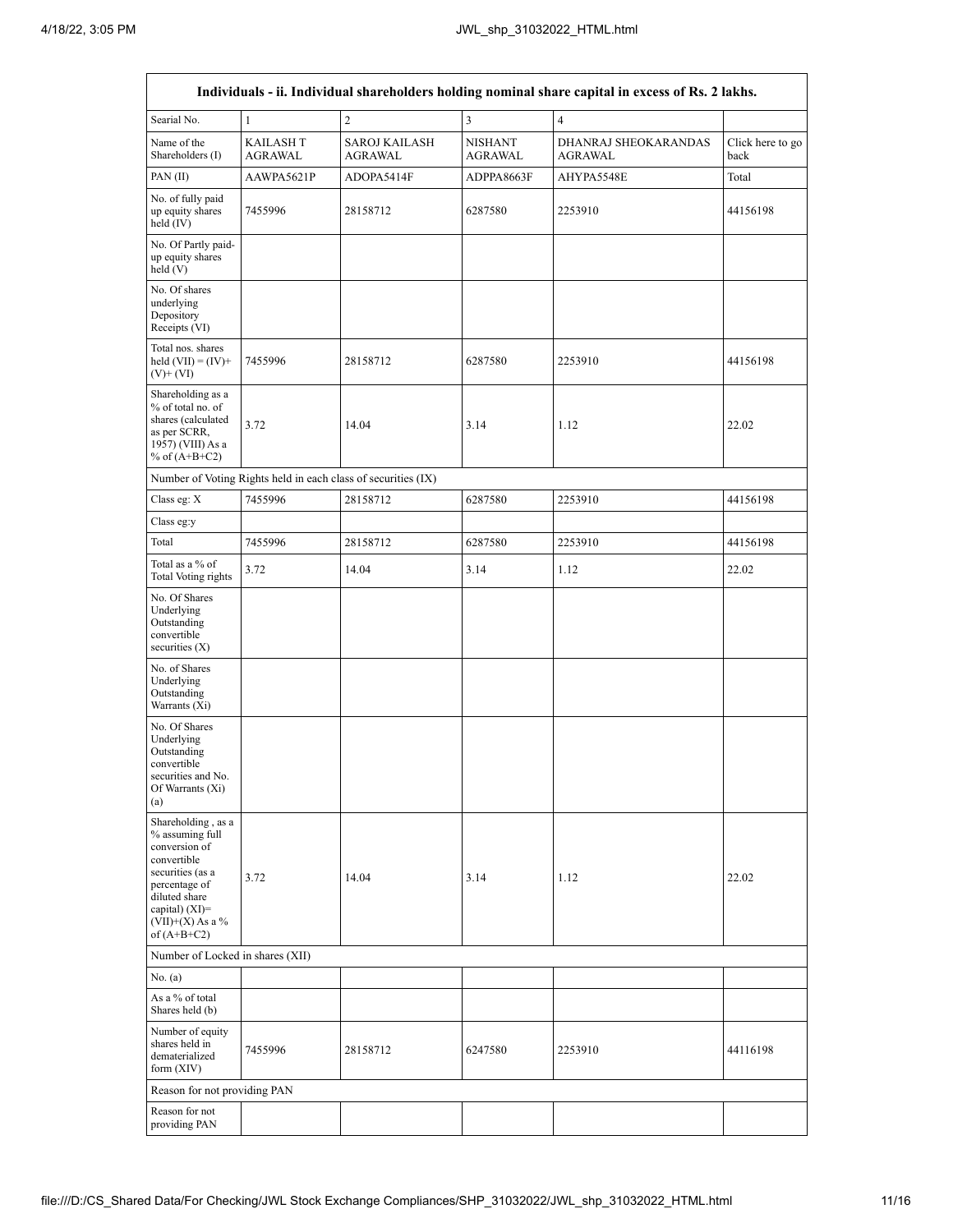| Any Other (specify)                                                                                                                                                                    |                            |                                                               |                                                               |                                                     |                     |                                        |                |  |  |  |  |  |
|----------------------------------------------------------------------------------------------------------------------------------------------------------------------------------------|----------------------------|---------------------------------------------------------------|---------------------------------------------------------------|-----------------------------------------------------|---------------------|----------------------------------------|----------------|--|--|--|--|--|
| Searial No.                                                                                                                                                                            | $\mathbf{1}$               | $\overline{c}$                                                | 3                                                             | $\overline{4}$                                      | 5                   | 6                                      | $\overline{7}$ |  |  |  |  |  |
| Category                                                                                                                                                                               | <b>Bodies</b><br>Corporate | <b>Bodies Corporate</b>                                       | <b>Bodies Corporate</b>                                       | <b>Bodies Corporate</b>                             | Clearing<br>Members | Director or<br>Director's<br>Relatives | <b>HUF</b>     |  |  |  |  |  |
| Category / More<br>than 1 percentage                                                                                                                                                   | Category                   | More than 1<br>percentage of<br>shareholding                  | More than 1<br>percentage of<br>shareholding                  | More than 1<br>percentage of<br>shareholding        | Category            | Category                               | Category       |  |  |  |  |  |
| Name of the<br>Shareholders (I)                                                                                                                                                        |                            | <b>AMITARA</b><br><b>INDUSTRIES</b><br>PRIVATE LIMITED        | <b>SHRINATHJI DYE</b><br><b>CHEM EXPORT</b><br><b>PVT LTD</b> | <b>SNEHAL</b><br><b>OVERSEAS</b><br>PRIVATE LIMITED |                     |                                        |                |  |  |  |  |  |
| PAN (II)                                                                                                                                                                               |                            | AABCA1473D                                                    | AADCS5161J                                                    | AAFCS7275K                                          |                     |                                        |                |  |  |  |  |  |
| No. of the<br>Shareholders (I)                                                                                                                                                         | 76                         | $\mathbf{1}$                                                  | $\mathbf{1}$                                                  | $\mathbf{1}$                                        | 40                  | $\mathbf{1}$                           | 175            |  |  |  |  |  |
| No. of fully paid<br>up equity shares<br>held (IV)                                                                                                                                     | 23912772                   | 3700000                                                       | 6468825                                                       | 9260000                                             | 30382               | 49                                     | 360330         |  |  |  |  |  |
| No. Of Partly paid-<br>up equity shares<br>held(V)                                                                                                                                     |                            |                                                               |                                                               |                                                     |                     |                                        |                |  |  |  |  |  |
| No. Of shares<br>underlying<br>Depository<br>Receipts (VI)                                                                                                                             |                            |                                                               |                                                               |                                                     |                     |                                        |                |  |  |  |  |  |
| Total nos. shares<br>held $(VII) = (IV) +$<br>$(V)$ + $(VI)$                                                                                                                           | 23912772                   | 3700000                                                       | 6468825                                                       | 9260000                                             | 30382               | 49                                     | 360330         |  |  |  |  |  |
| Shareholding as a<br>% of total no. of<br>shares (calculated<br>as per SCRR,<br>1957) (VIII) As a<br>% of $(A+B+C2)$                                                                   | 11.93                      | 1.85                                                          | 3.23                                                          | 4.62                                                | 0.02                | $\boldsymbol{0}$                       | 0.18           |  |  |  |  |  |
|                                                                                                                                                                                        |                            | Number of Voting Rights held in each class of securities (IX) |                                                               |                                                     |                     |                                        |                |  |  |  |  |  |
| Class eg: X                                                                                                                                                                            | 23912772                   | 3700000                                                       | 6468825                                                       | 9260000                                             | 30382               | 49                                     | 360330         |  |  |  |  |  |
| Class eg:y                                                                                                                                                                             |                            |                                                               |                                                               |                                                     |                     |                                        |                |  |  |  |  |  |
| Total                                                                                                                                                                                  | 23912772                   | 3700000                                                       | 6468825                                                       | 9260000                                             | 30382               | 49                                     | 360330         |  |  |  |  |  |
| Total as a % of<br><b>Total Voting rights</b>                                                                                                                                          | 11.93                      | 1.85                                                          | 3.23                                                          | 4.62                                                | 0.02                | $\mathbf{0}$                           | 0.18           |  |  |  |  |  |
| No. Of Shares<br>Underlying<br>Outstanding<br>convertible<br>securities $(X)$                                                                                                          |                            |                                                               |                                                               |                                                     |                     |                                        |                |  |  |  |  |  |
| No. of Shares<br>Underlying<br>Outstanding<br>Warrants (Xi)                                                                                                                            |                            |                                                               |                                                               |                                                     |                     |                                        |                |  |  |  |  |  |
| No. Of Shares<br>Underlying<br>Outstanding<br>convertible<br>securities and No.<br>Of Warrants (Xi)<br>(a)                                                                             |                            |                                                               |                                                               |                                                     |                     |                                        |                |  |  |  |  |  |
| Shareholding, as a<br>% assuming full<br>conversion of<br>convertible<br>securities (as a<br>percentage of<br>diluted share<br>capital) $(XI)=$<br>$(VII)+(X)$ As a %<br>of $(A+B+C2)$ | 11.93                      | 1.85                                                          | 3.23                                                          | 4.62                                                | 0.02                | $\boldsymbol{0}$                       | 0.18           |  |  |  |  |  |
| Number of Locked in shares (XII)                                                                                                                                                       |                            |                                                               |                                                               |                                                     |                     |                                        |                |  |  |  |  |  |
| No. (a)                                                                                                                                                                                |                            |                                                               |                                                               |                                                     |                     |                                        |                |  |  |  |  |  |
| As a % of total<br>Shares held (b)                                                                                                                                                     |                            |                                                               |                                                               |                                                     |                     |                                        |                |  |  |  |  |  |
| Number of equity                                                                                                                                                                       | 23912772 3700000           |                                                               | 6468825                                                       | 9260000                                             | 30382               | 49                                     | 360330         |  |  |  |  |  |

file:///D:/CS\_Shared Data/For Checking/JWL Stock Exchange Compliances/SHP\_31032022/JWL\_shp\_31032022\_HTML.html 12/16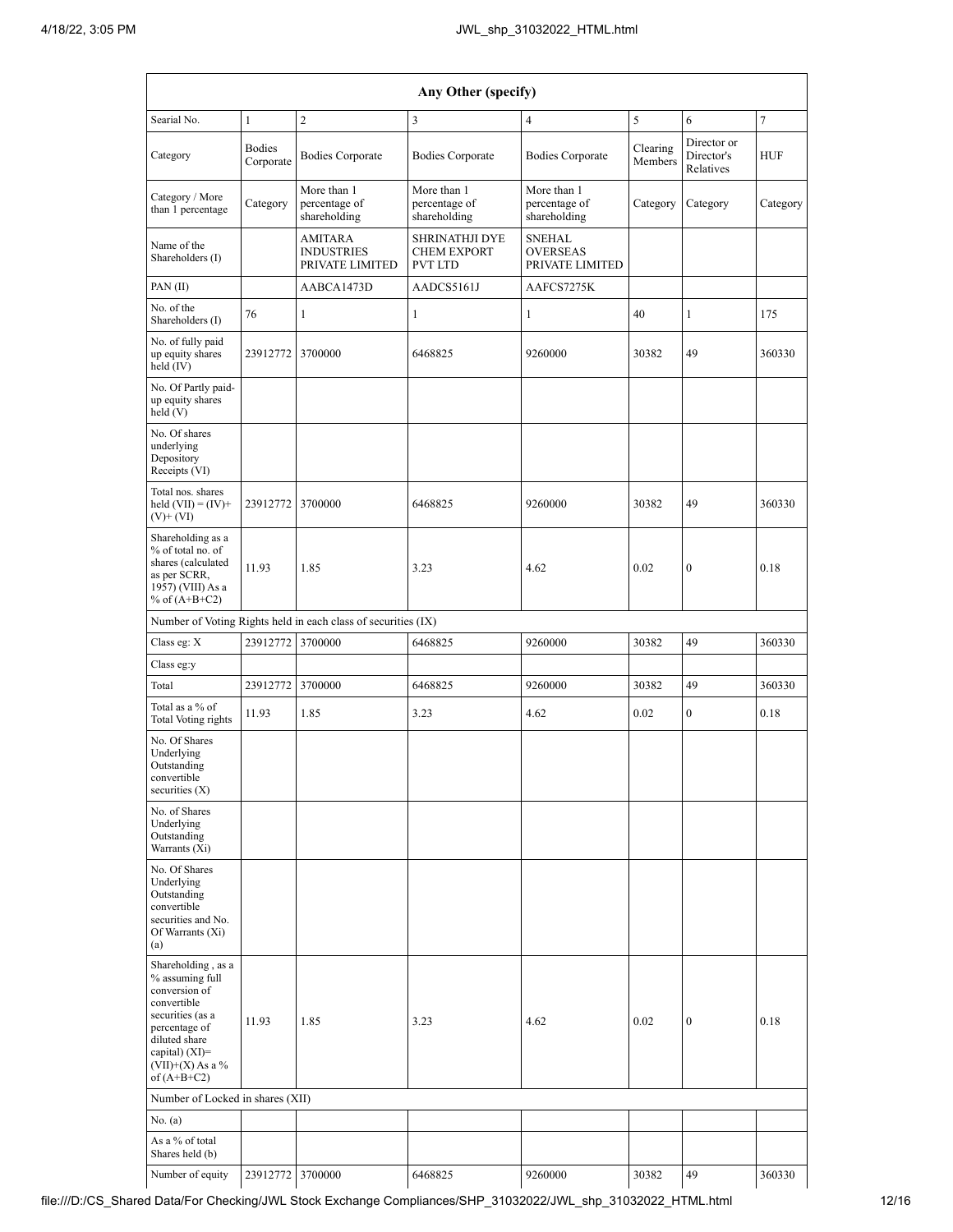| shares held in<br>dematerialized<br>form $(XIV)$ |  |  |  |  |  |  |  |  |  |
|--------------------------------------------------|--|--|--|--|--|--|--|--|--|
| Reason for not providing PAN                     |  |  |  |  |  |  |  |  |  |
| Reason for not<br>providing PAN                  |  |  |  |  |  |  |  |  |  |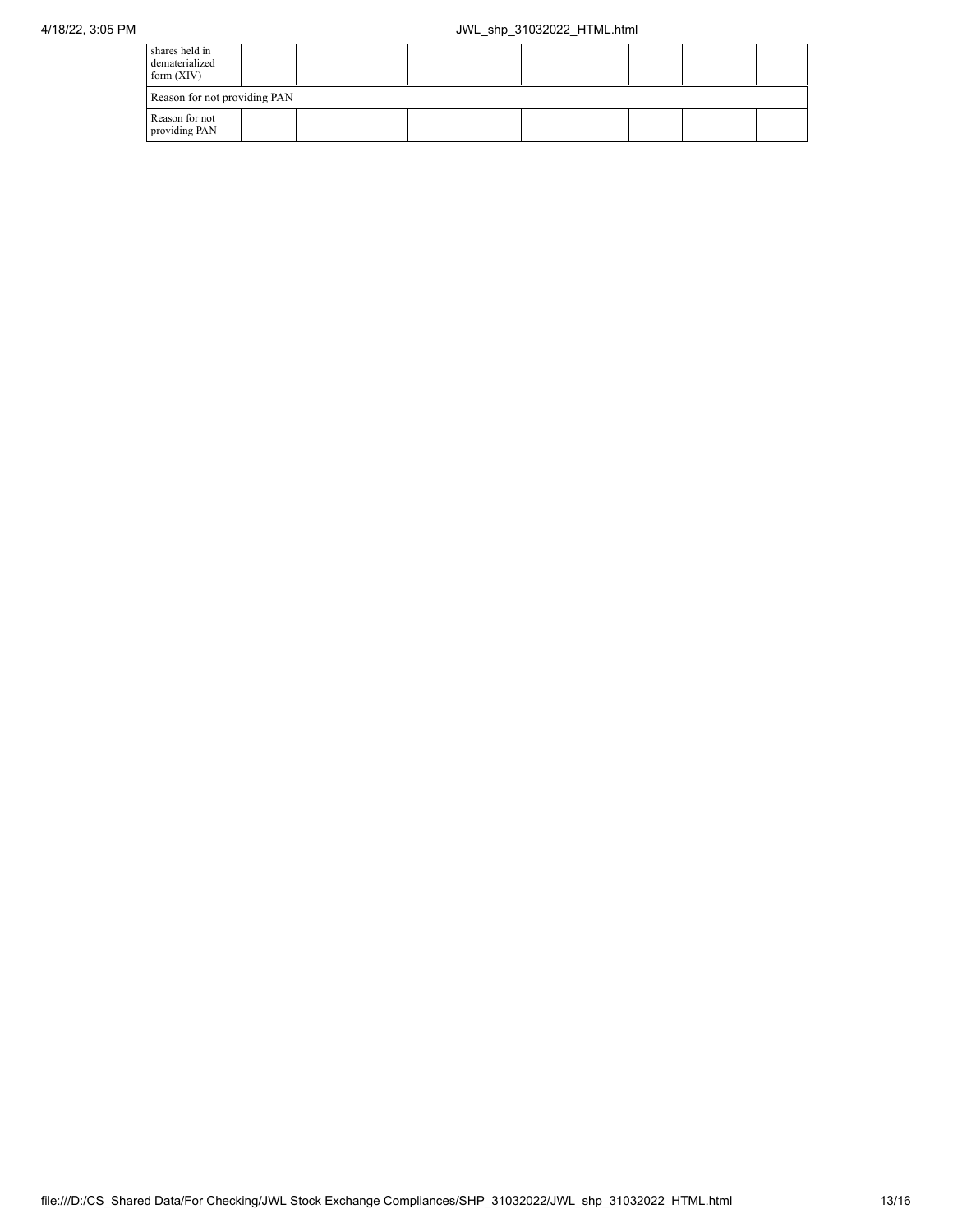| Any Other (specify)                                                                                                                                                                  |             |                                                               |                  |                       |  |  |  |  |  |  |
|--------------------------------------------------------------------------------------------------------------------------------------------------------------------------------------|-------------|---------------------------------------------------------------|------------------|-----------------------|--|--|--|--|--|--|
| Searial No.                                                                                                                                                                          | 8           | $\mathbf{Q}$                                                  | 10               |                       |  |  |  |  |  |  |
| Category                                                                                                                                                                             | <b>IEPF</b> | Non-Resident Indian (NRI)                                     | Trusts           |                       |  |  |  |  |  |  |
| Category / More<br>than 1 percentage                                                                                                                                                 | Category    | Category                                                      | Category         |                       |  |  |  |  |  |  |
| Name of the<br>Shareholders (I)                                                                                                                                                      |             |                                                               |                  | Click here to go back |  |  |  |  |  |  |
| PAN (II)                                                                                                                                                                             |             |                                                               |                  | Total                 |  |  |  |  |  |  |
| No. of the<br>Shareholders (I)                                                                                                                                                       | 1           | 129                                                           | 1                | 423                   |  |  |  |  |  |  |
| No. of fully paid<br>up equity shares<br>held (IV)                                                                                                                                   | 48460       | 103460                                                        | 10               | 24455463              |  |  |  |  |  |  |
| No. Of Partly paid-<br>up equity shares<br>held(V)                                                                                                                                   |             |                                                               |                  |                       |  |  |  |  |  |  |
| No. Of shares<br>underlying<br>Depository<br>Receipts (VI)                                                                                                                           |             |                                                               |                  |                       |  |  |  |  |  |  |
| Total nos. shares<br>held $(VII) = (IV) +$<br>$(V)$ + $(VI)$                                                                                                                         | 48460       | 103460                                                        | 10               | 24455463              |  |  |  |  |  |  |
| Shareholding as a<br>% of total no. of<br>shares (calculated<br>0.02<br>as per SCRR,<br>1957) (VIII) As a<br>% of $(A+B+C2)$                                                         |             | 0.05                                                          | $\boldsymbol{0}$ | 12.2                  |  |  |  |  |  |  |
|                                                                                                                                                                                      |             | Number of Voting Rights held in each class of securities (IX) |                  |                       |  |  |  |  |  |  |
| Class eg: X                                                                                                                                                                          | 48460       | 103460                                                        | 10               | 24455463              |  |  |  |  |  |  |
| Class eg:y                                                                                                                                                                           |             |                                                               |                  |                       |  |  |  |  |  |  |
| Total                                                                                                                                                                                | 48460       | 103460                                                        | 10               | 24455463              |  |  |  |  |  |  |
| Total as a % of<br>0.02<br>Total Voting rights                                                                                                                                       |             | $\boldsymbol{0}$<br>0.05                                      |                  | 12.2                  |  |  |  |  |  |  |
| No. Of Shares<br>Underlying<br>Outstanding<br>convertible<br>securities $(X)$                                                                                                        |             |                                                               |                  |                       |  |  |  |  |  |  |
| No. of Shares<br>Underlying<br>Outstanding<br>Warrants (Xi)                                                                                                                          |             |                                                               |                  |                       |  |  |  |  |  |  |
| No. Of Shares<br>Underlying<br>Outstanding<br>convertible<br>securities and No.<br>Of Warrants (Xi)<br>(a)                                                                           |             |                                                               |                  |                       |  |  |  |  |  |  |
| Shareholding, as a<br>% assuming full<br>conversion of<br>convertible<br>securities (as a<br>percentage of<br>diluted share<br>capital) (XI)=<br>$(VII)+(X)$ As a %<br>of $(A+B+C2)$ | 0.02        | 0.05                                                          | $\boldsymbol{0}$ | 12.2                  |  |  |  |  |  |  |
| Number of Locked in shares (XII)                                                                                                                                                     |             |                                                               |                  |                       |  |  |  |  |  |  |
| No. $(a)$                                                                                                                                                                            |             |                                                               |                  |                       |  |  |  |  |  |  |
| As a % of total<br>Shares held (b)                                                                                                                                                   |             |                                                               |                  |                       |  |  |  |  |  |  |
| Number of equity<br>shares held in<br>48460<br>dematerialized<br>form $(XIV)$                                                                                                        |             | 103460                                                        | 10               | 24455463              |  |  |  |  |  |  |
| Reason for not providing PAN                                                                                                                                                         |             |                                                               |                  |                       |  |  |  |  |  |  |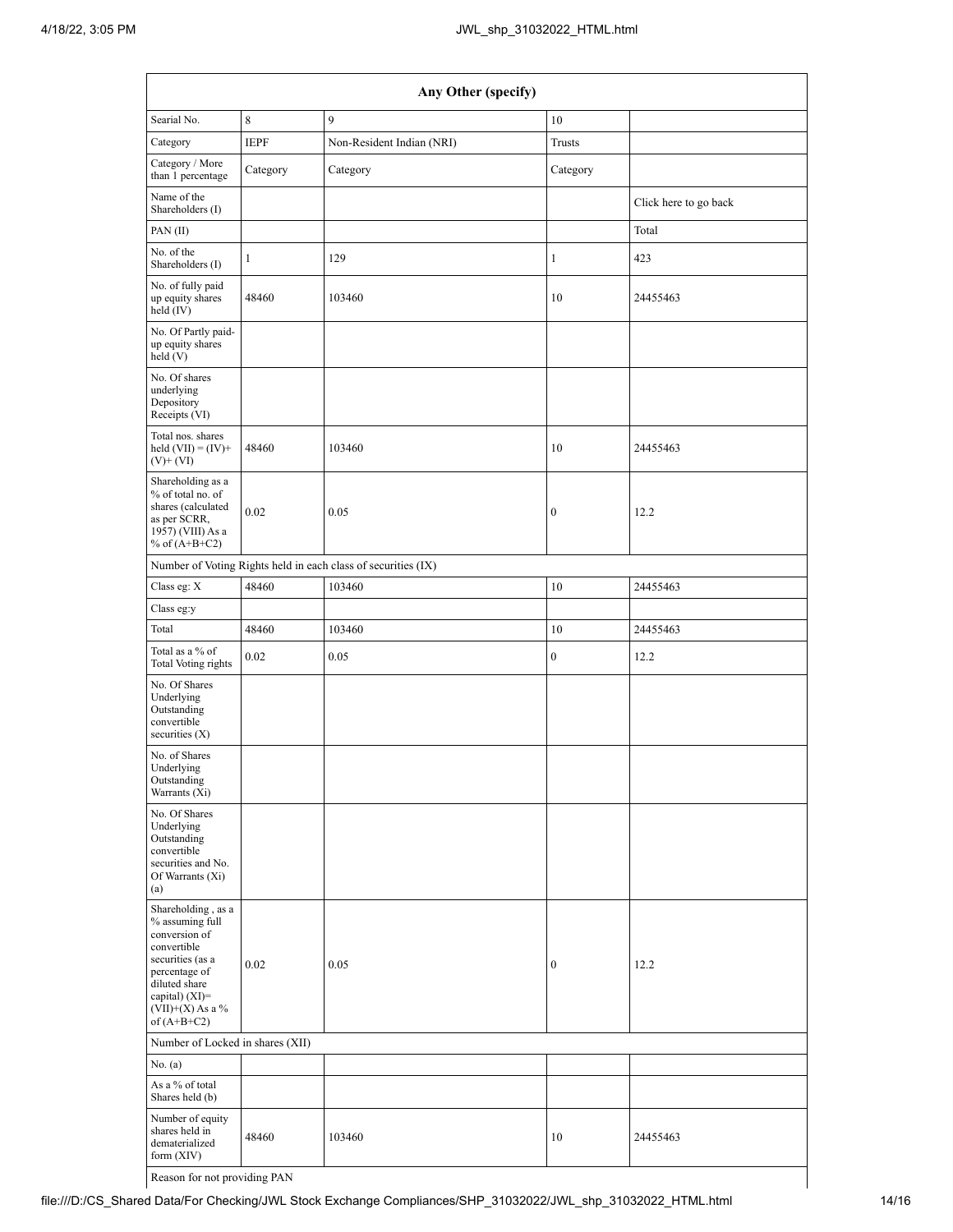| Reason for not |  |  |
|----------------|--|--|
| providing PAN  |  |  |